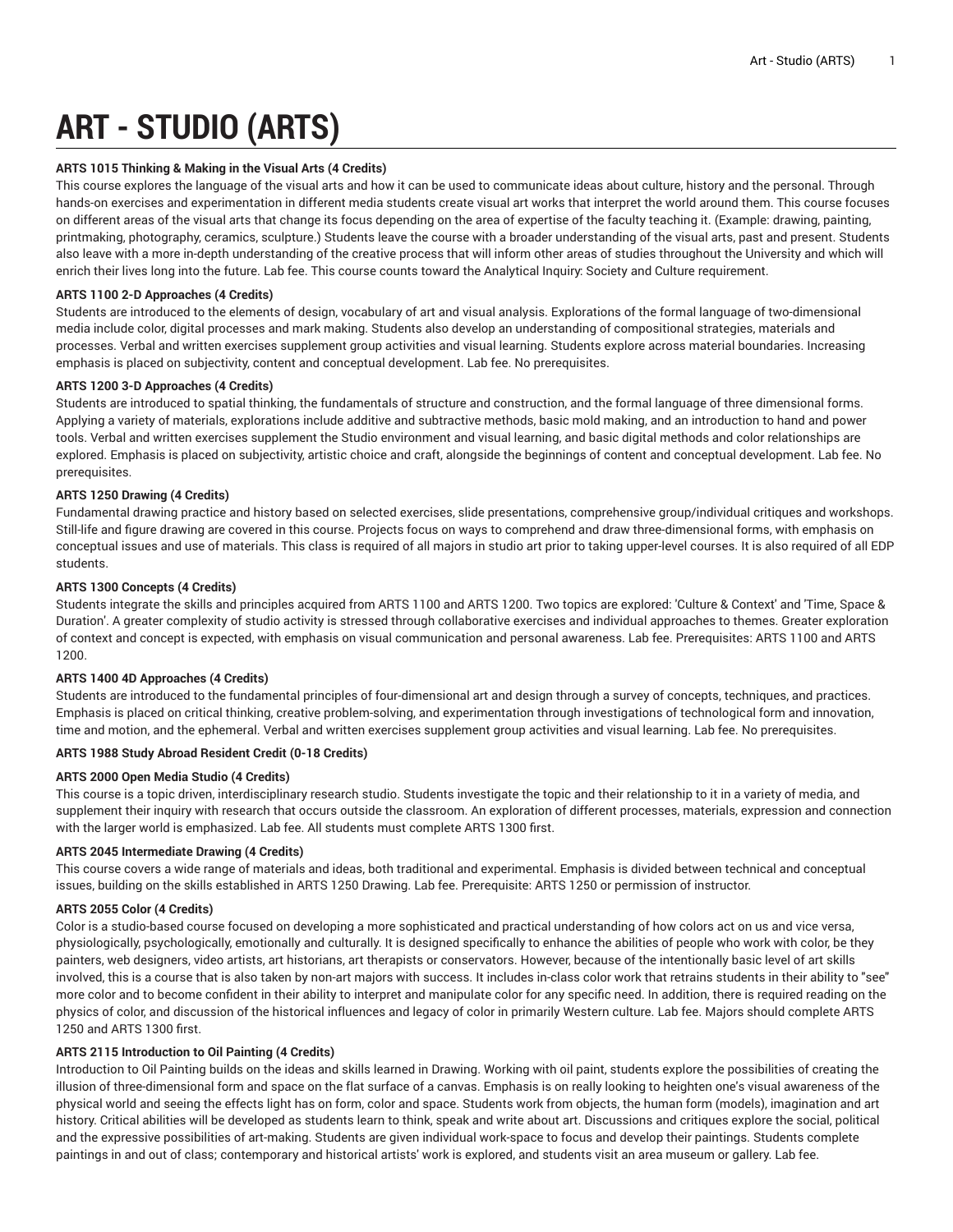# **ARTS 2215 Relief Printmaking (4 Credits)**

Concentration on selected areas of relief printmaking and related contemporary attitudes. This course covers relief, ranging from linoleum and woodcut processes to experimental approaches. Group and individual critiques. Digital image presentations. Examination of actual prints. Lab fee. Prerequisite: ARTS 1250 or permission of instructor. Art majors must also complete ARTS 1300 first.

# **ARTS 2225 Intaglio Printmaking (4 Credits)**

Concentration on selected areas of Intaglio printmaking. Emphasis is placed on conceptual and technical development, and on personal expression through this medium. Group and individual critiques. Digital image presentations. Examination of actual prints. Lab fee. Prerequisite: ARTS 1250 or permission of instructor. Art majors must also complete ARTS 1300 first.

## **ARTS 2235 Screen Printing (4 Credits)**

This course focuses on water-based screen printing and its applications in a workshop/studio intensive atmosphere. Group and individual critiques. Digital image presentations. Examination of actual prints. Lab fee. Prerequisite: ARTS 1250 or permission of instructor. Art majors must also complete ARTS 1300 first.

# **ARTS 2415 Introduction to Photography (4 Credits)**

This class presents the basic concepts of photographic practice and discourse regarding; the historical, cultural and personal impact of photography. The goals are: introduce camera basics: digital photography workflow; (camera, image processing and digital printing); creative cell phone photography; online book publishing; development of an artistic and aesthetic way of seeing; engagement in critical analysis of photography; and most importantly, have fun learning a new skill. Participants will practice basic principles of photography, such as; camera, lighting and composition. Basics of Adobe Photoshop and Lightroom will be presented as post-production editing tools. Emphasis will be on the production of socially engaged photography projects, from conception to print. Creation of a final portfolio will be required, either as an edited selection of prints, or published online. Creation of a personal website will be encouraged. Community engaged collaboration may be a component of this course. Collaboration with another DU class may also be a component. No prerequisites. MUST HAVE A DIGITAL CAMERA WITH MANUAL METERING CAPABILITY. If you are unable to meet this requirement, please contact the professor. Lab fee. Art majors must complete ARTS 1250 and ARTS 1300 first.

# **ARTS 2445 Digital Photography and Experimentation (4 Credits)**

This course continues to build upon the concepts and techniques investigated in ARTS 2415 Introduction to Photography. Students gain an understanding of digital photography and the use of Adobe Photoshop in the process of making art. Through labs and classroom demonstrations this course is designed to improve student's skill level as an artist/photographer, both technically and conceptually. Projects are viewed and discussed in critique sessions. Students must have a digital camera with manual metering capabilities. Lab fee. Prerequisite: ARTS 2415 Intro to Photography or permission of instructor (this requires demonstrating your proficiency in photography via a portfolio or website).

## **ARTS 2515 Introduction to Ceramics (4 Credits)**

This course investigates the unique, material nature of clay as a medium for exploring artistic concepts and ideas. Studio assignments and demonstrations introduce several basic handbuilding methods as well as glazing and firing techniques. This course provides the fundamentals upon which students build their own direction and invention. Emphasis is on experimentation and individuality. Lab fee. Majors must complete ARTS 1250 and ARTS 1300 first.

# **ARTS 2535 Ceramics: Food and Function (4 Credits)**

Gastronomy is the study of the relationship between culture and food. In this class, we explore gastronomic objects associated with food, both functional and sculptural. The importance of food is intimately involved with our concepts and design choices. Studio assignments and demonstrations serve as springboards for the student's own research and interpretations. Students use many different technical approaches such as throwing, handbuilding, casting as well as mixed media. Ultimately, students investigate, create and EAT! Lab fee. Prerequisite: ARTS 2515 or permission of instructor.

# **ARTS 2555 Ceramics: Multiples (4 Credits)**

This course investigates the many aspects of working with repetition and multiples. Assignments fall under the headings of Repetition, The Series, The Unit and The Collection. Students learn mold making and slipcasting techniques in addition to handbuilding and glazing. Students develop ideas on a conceptual level first and then move into building their pieces, combining the appropriate construction methods to realize their ideas. Lab fee. Prerequisite: ARTS 2515 or permission of instructor.

# **ARTS 2565 Ceramics: Surface (4 Credits)**

This course explores the ceramic surface as a canvas for decoration and narrative in both functional and sculptural forms. Students do extensive exploration and experimentation combining traditional ceramics techniques with those of drawing and printmaking. Students develop ideas on a conceptual level first and then move into creating their pieces, combining the appropriate methods to realize their ideas. Lab fee. Prerequisite: ARTS 2515 or permission of instructor.

## **ARTS 2615 Introduction to Sculpture (4 Credits)**

This course offers a supportive but critical context to extend students' understanding of three dimensional form and its creation. Building on construction methods and spatial relationships formed in ARTS 1200, the course emphasizes the experiential and conceptual aspects of sculpture, and the interrelationship of ideas, form, material and technical means. Lab fee. Prerequisite: ARTS 1200. Majors should complete foundations sequence first (ARTS 1100, ARTS 1200, ARTS 1250, ARTS 1300).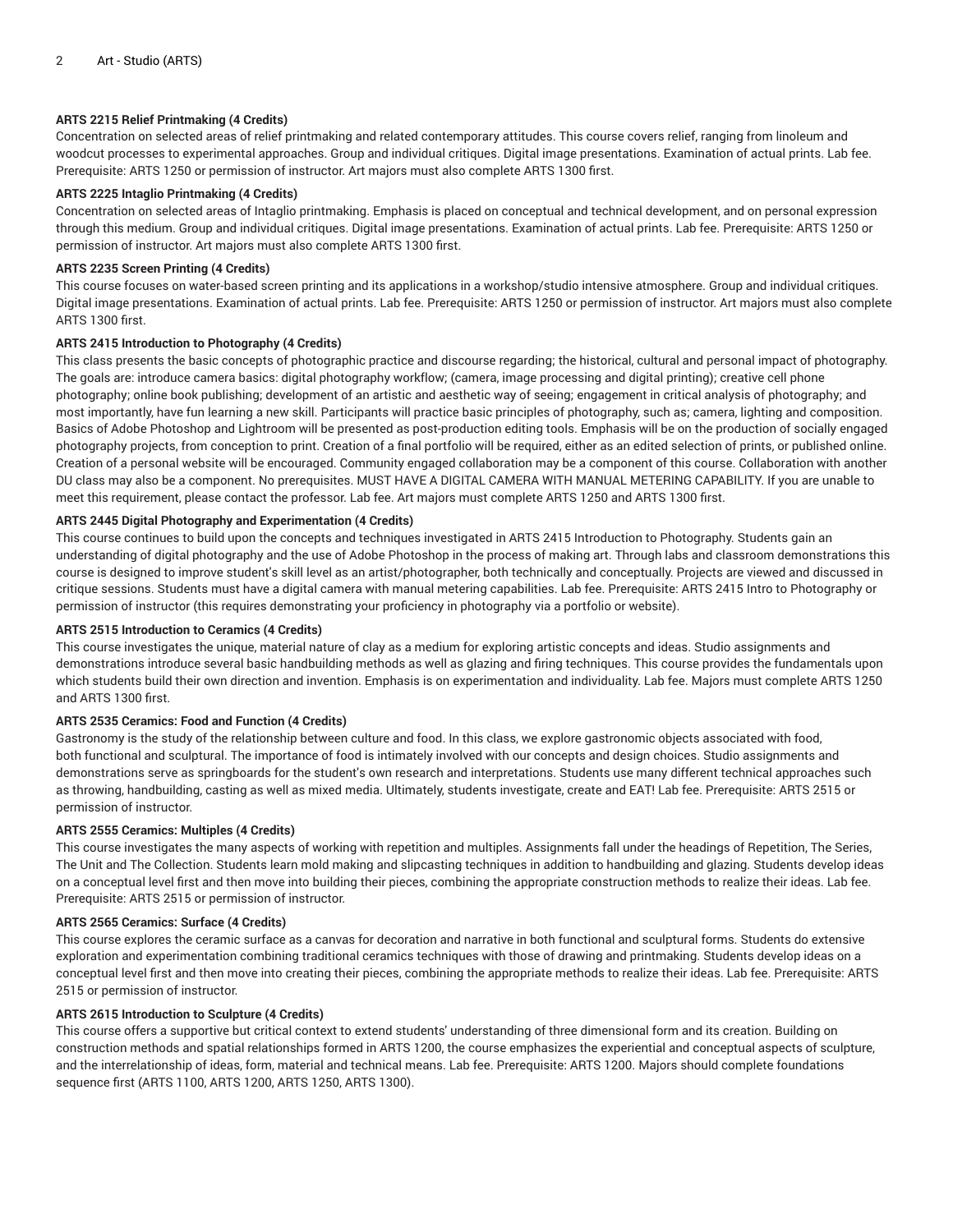# **ARTS 2645 Mold Making and Casting (4 Credits)**

This course explores moldmaking and casting as a way to reproduce sculptural form and generate meaning. In this class, students are introduced to techniques for reproducing form such as open face molds, two-part molds, and castings from life. Students learn to express ideas by exploring the conceptual significance of material and form. Assignments teach technical skills while fostering conceptual development. Course content introduces students to contemporary artists and critical dialog.

## **ARTS 2701 Topics in Studio Art (4 Credits)**

Selected topics in studio art research. May be repeated to a maximum of 12 credits.

## **ARTS 2775 Integrated Practice (4 Credits)**

The overall approach of Integrated Practice (IP) is to offer students ways to articulate their individual "non-art" degree interests and knowledge as artistic outcomes. Modeled as a Studio course in format (curiosity, research, and making) the course encourages the expression of knowledge in other areas (Biology or International Studies, for example) through the vehicle of art. Additionally, the course offers students opportunities to pursue and further existing art skills and experiment with new ones, so choices of medium and process are flexible. For example, if a student enjoys photography or sculpture, there will be options to explore the projects using those mediums or technical approaches. Projects in IP will examine different means to translate non-visual knowledge to that which is visual or tangible. Examples may include ways to visualize "data" (broadly), exploring the approaches of mapping to examine the real and the imaginary, and more site-specific/interactive means of addressing ideas of place. There are options for 2 dimensional, 3 dimensional and virtual explorations of ideas, building further bridges between disciplines. Overall, the course encourages a holistic synthesis between "non-art" knowledge (academic or otherwise) and art making practice. Course pre-requisites include at least two prior ARTS (Studio) courses and/or permission of the instructor.

## **ARTS 2988 Study Abroad Resident Credit (0-18 Credits)**

# **ARTS 3055 Advanced Drawing (4 Credits)**

Working with a variety of materials and techniques, students hone their drawing skill and at the same time create finished drawings defined by content. Problems posed encourage independent thinking, experimentation and the development of a personal technical base. Lab Fee. Prerequisite: ARTS 2045 or ARTS 3065 or permission of instructor.

## **ARTS 3065 Life Drawing (4 Credits)**

An intensive course in drawing the human figure, clothed and unclothed, to explore the human form in terms of proportion, movement, light and shadow, composition, color and personal expression. Students experiment with a range of materials. Lab Fee. Prerequisite: ARTS 1250 or permission of instructor.

## **ARTS 3125 Figure Painting (4 Credits)**

An intensive course in painting the human body--the most timeless subject of art. Students work mainly in oils and experiment with a variety of surfaces and techniques. Students also investigate line, proportion, light and shadow, composition and color. Final project: life-size painting of two figures. Lab fee. Prerequisite: ARTS 2115 or ARTS 3065 or permission of instructor.

## **ARTS 3145 Painting Workshop (4 Credits)**

Concentration on selected techniques and approaches to painting. Topics change. Course may be repeated to a maximum of 12 credits. Lab Fee.

## **ARTS 3245 Printmaking Workshop (4 Credits)**

This upper-level course focuses on various topics and processes as the definition of contemporary printmaking evolves. Subjects such as lithography or intermediate screen printing, photo-based prints, or current themes relevant to printmaking are possible core formats for the course. Group and individual critiques, digital image presentations and examination of prints and reproductions. Lab fee. Prerequisites: sophomore standing and ARTS 1250 or permission of instructor. Art majors must also complete ARTS 1300 first. Course may be repeated to a maximum of 12 credits.

## **ARTS 3347 Professional Practice (4 Credits)**

This course is required of BFA studio art majors and is open to BA art majors. It covers practical artist survival skills, including resume and cover letter writing, exhibition proposals, documentation of art work, artist statements, portfolio development and professional presentation of self and work. The course is reinforced by field trips and guest speakers who introduce both academic and non-academic art experiences and professions. Lab fee.

# **ARTS 3348 Senior Practicum in the Visual Arts (4 Credits)**

Required for all studio BFA candidates. Students are expected to begin research and investigation for work that may be included in the BFA exhibitions. Emphasis is placed on a three-pronged assessment consisting of Idea/Concept/Voice, Theory/History/Research and Craft/Technique. Lab fee.

## **ARTS 3349 Senior Seminar in the Visual Arts (4 Credits)**

Required for all studio BFA candidates. Students pursue work individually and demonstrate a synthesis of ongoing research, demonstrate development and participate in structured weekly critiques with other studio BFAs and faculty. This work is a meaningful extension of fall and winter quarters and extends beyond the installation of BFA exhibition. Emphasis is placed on discussions and critiques centered on the three-pronged assessment initiated in winter quarter of Idea/Concept/Voice, Theory/History/Research and Craft/Technique. Lab fee.

# **ARTS 3450 Portrait Photography (4 Credits)**

This course continues to build upon the concepts and techniques investigated in ARTS 2415 Introduction to Photography. The class focuses on the genre of photographic portraiture. Through labs and classroom lectures, many interpretations of portraiture are covered. Projects are viewed and discussed in critique sessions. Students must have a film or digital camera with manual metering capabilities. Lab fee. Prerequisites: ARTS 2415 and any one of the following: ARTS 2425, ARTS 2435, ARTS 2440, ARTS 2445, or permission of the instructor (requires demonstrating proficiency in photography via a portfolio or website).